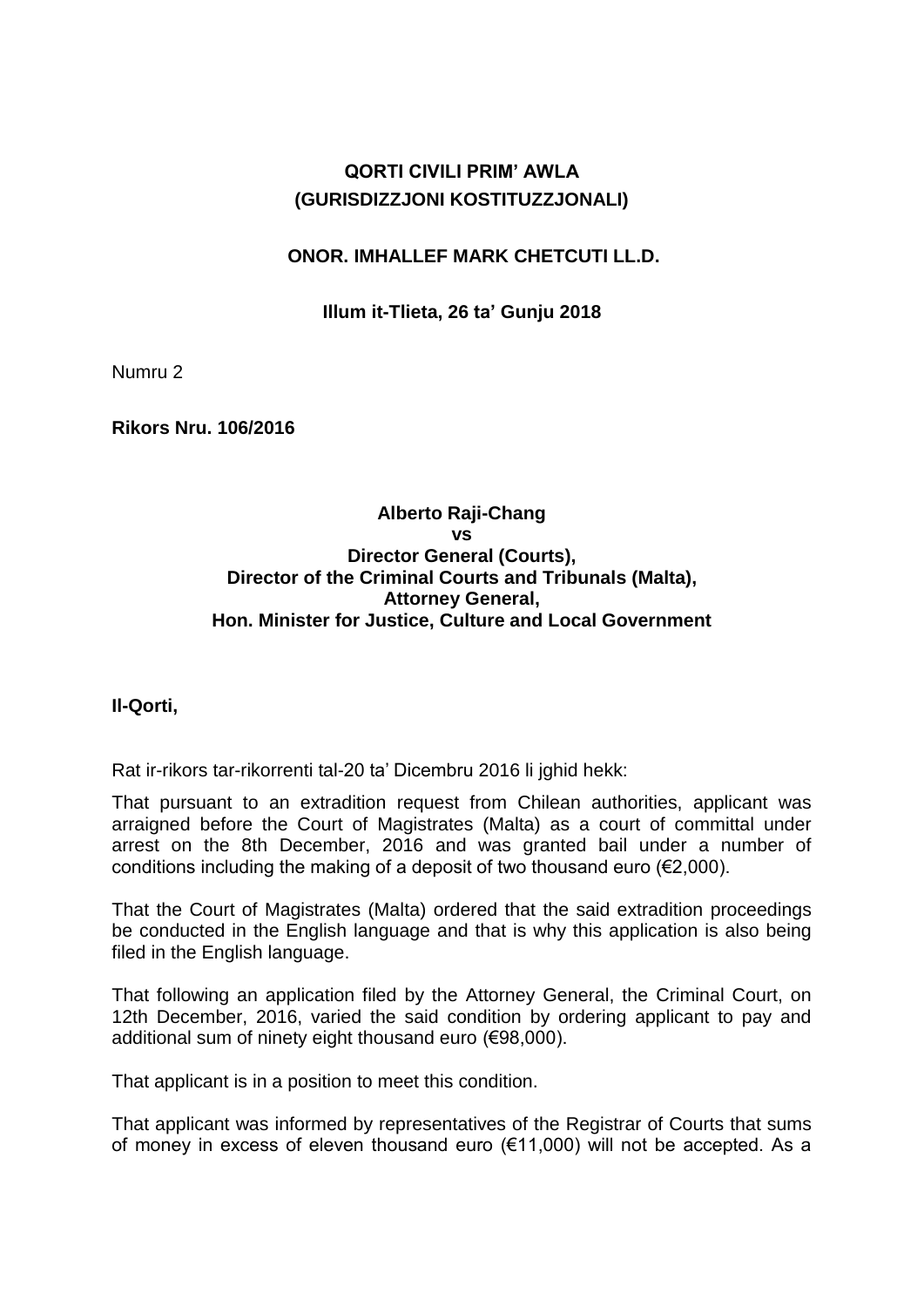consequence of this arbitrary decision applicant is currently still being unlawfully detained.

That applicant filed an application before the Criminal Court requesting it to vary the said condition to an amount that suits the Registrar of Courts or, alternatively, to order the Registrar of Courts to allow him to abide by the condition imposed by the Court. This request was rejected by the said Criminal Court on the 14th December, 2016. The conclusions are being reproduced verbatim:

"In view of the replies of the Registrar of Courts and the Attorney General with reference to the possibility of money laundering the applicant's request cannot be accepted.

"Consequently, this Court cannot adhere to applicant's request as outlined in his application."

That, apart from the fact that applicant's alternative request was ignored, since applicant has been granted bail and is in a position to meet the conditions imposed by the Court, his continued detention is not in accordance with the law. Therefore, on the 15th December, 2016, applicant filed an application before the Court of Magistrates requesting the said Court to order his release from custody. Such application was filed in terms of article 412B of the Criminal Code.

That the Court of Magistrates appointed the application for hearing with urgency on that same day. During this hearing the Registrar of Courts was represented by lawyers from the Attorney General's Office, that is the same office whose position regarding the granting of bail had been made amply clear in their application filed on the 12th December, 2016.

That during the sitting the Court of Magistrates heard Ms. Dolores Fenech on behalf of the Registrar of Courts who stated that the stand against accepting the deposit ordered by the Criminal Court was twofold. First of all the "policy" was based on "security reasons" relating to the handling and retention of large amounts of cash and, secondly, on a reasoned interpretation of anti-money laundering rules.

That by a decision delivered in camera on that same day the Court of Magistrates rejected applicant's request. The Court's conclusions are being reproduced verbatim: "It is this Court's opinion that the decision taken by the Registrar not to accept cash in considerable amounts is definitely not arbitrary. The Registrar of Court has every right to exercise extreme caution when receiving and/or handling cash money. This extreme caution is the result of the attention that the authorities need to give to the anti money laundering regime of laws and regulations. The position adopted by the Registrar is not only morally correct, but it is a position based on the respect that the relevant authorities need to give to the anti money laundering regime of rules and regulations.

"It is inconceivable how the applicant is requesting or expecting the Registrar of Courts to be oblivious to the anti money laundering laws. By requesting the applicant to produce the bail bond in the form of a bank draft, the Registrar of Courts is making it clear to the applicant that any funds that the Registrar has or is ready to handle, need to have a clean certificate of origin. The request by the Registrar is legitimate.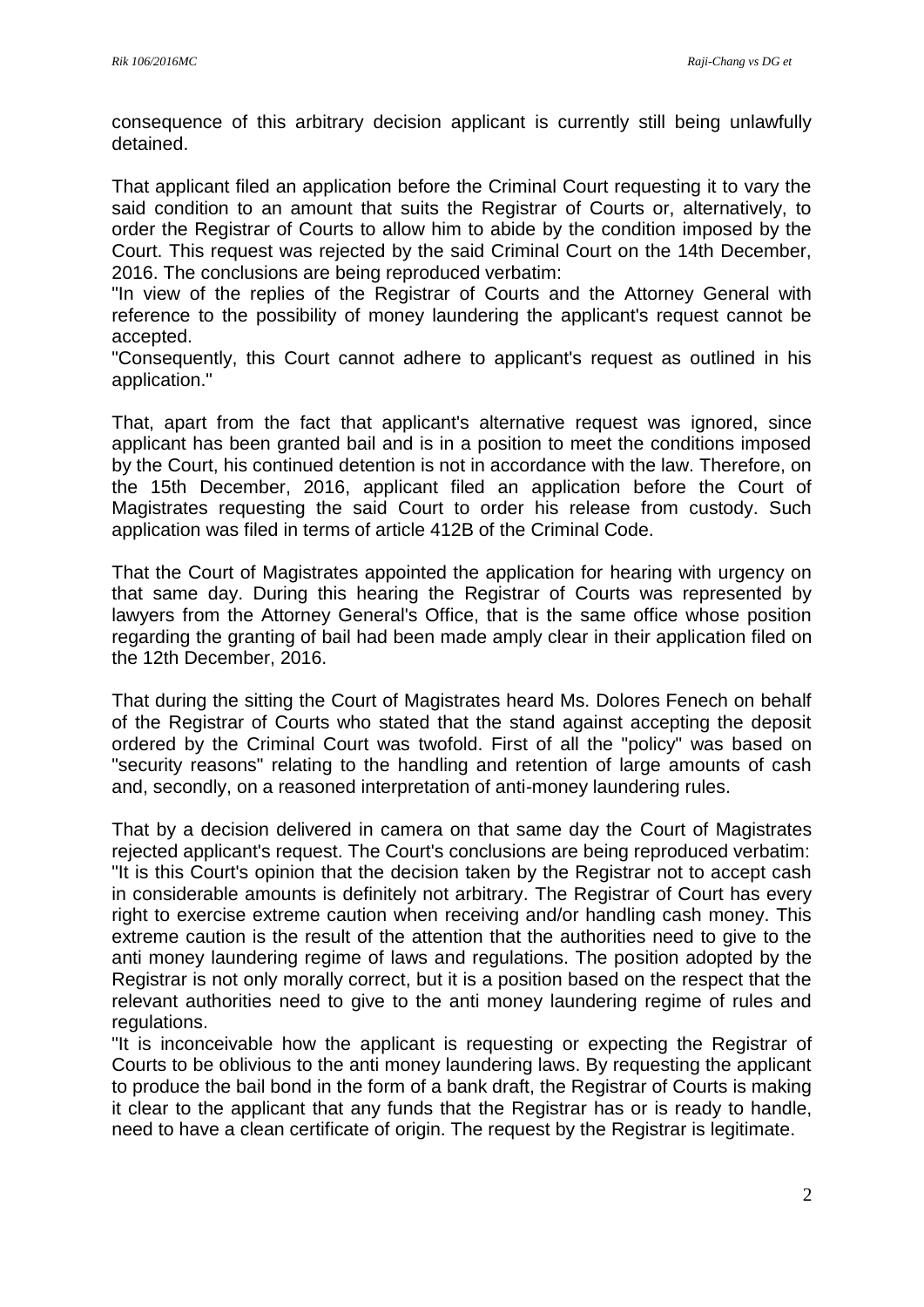"It is the applicant's responsibility to fulfil, in accordance with the law, the obligation to bring forward the bail bond. The bail decree is there. He just needs to implement it in full observance of the law in its entirety.

"The reverse argument put forward by the applicant, that the Registrar of Court must accept the bail bond in cash, and it is then afterwards that the authorities may, if so they wish, investigate the origin of those funds and take the necessary steps according to law, does not hold ground.

"On the basis of the above, any allegation by the applicant, in the sense that notwithstanding the granting of bail, he is being put in a position by the Registrar which in effect does not allow him to actually benefit from the bail he was granted. does not hold ground.

"The continued detention of the applicant is therefore in accordance with the law."

That the above-mentioned facts and decisions make it amply clear that applicant is being unlawfully deprived of his liberty notwithstanding his being in a position to meet the conditions imposed upon him by the Criminal Court.

That the Registrar of Court has no right to exclude a method of payment and impose another that involves a third party - a bank - which is "a subject person" according to law and will object to converting the sum of money imposed by the Criminal Court into a bank draft. This is a fact that was presumably taken into account by the said Court when quantifying the amount of the deposit to be imposed. This evident from its decree of the 14th December, 2016.

That as things stand, the Criminal Court imposed a condition that it knew could not be met by the applicant for what are being coined as "legal reasons".

That applicant is therefore being deprived of his right to liberty safeguarded by Article 5 of the European Convention for the Protection of Human Rights and Fundamental Freedoms.

Therefore applicant respectfully requests this Honourable Court:

1. To declare his arrest in the proceedings "The Police v. Alberto Raji-Chang" is in violation of Article 5 of the European Convention for the Protection of Human Rights and Fundamental Freedoms;

2. To give all the necessary directives in order that his right protected by the said Article 5 be adhered to including his immediate release from arrest;

3. With expenses against respondent.

Rat ir-risposta tal-Avukat Generali u l-Onorevoli Ministru ghall-Gustizzja, Kultura u

Gvern Lokali li tghid hekk:

Illi l-pretensjonijiet tar-rikorrenti huma fis-sens illi "the Registrar of Court has no right to exclude a method of payment and impose another that involves a third party - a bank - which is 'a subject person' according to law and will object to converting the sum of money imposed by the Criminal Court into a bank draft. This is a fact that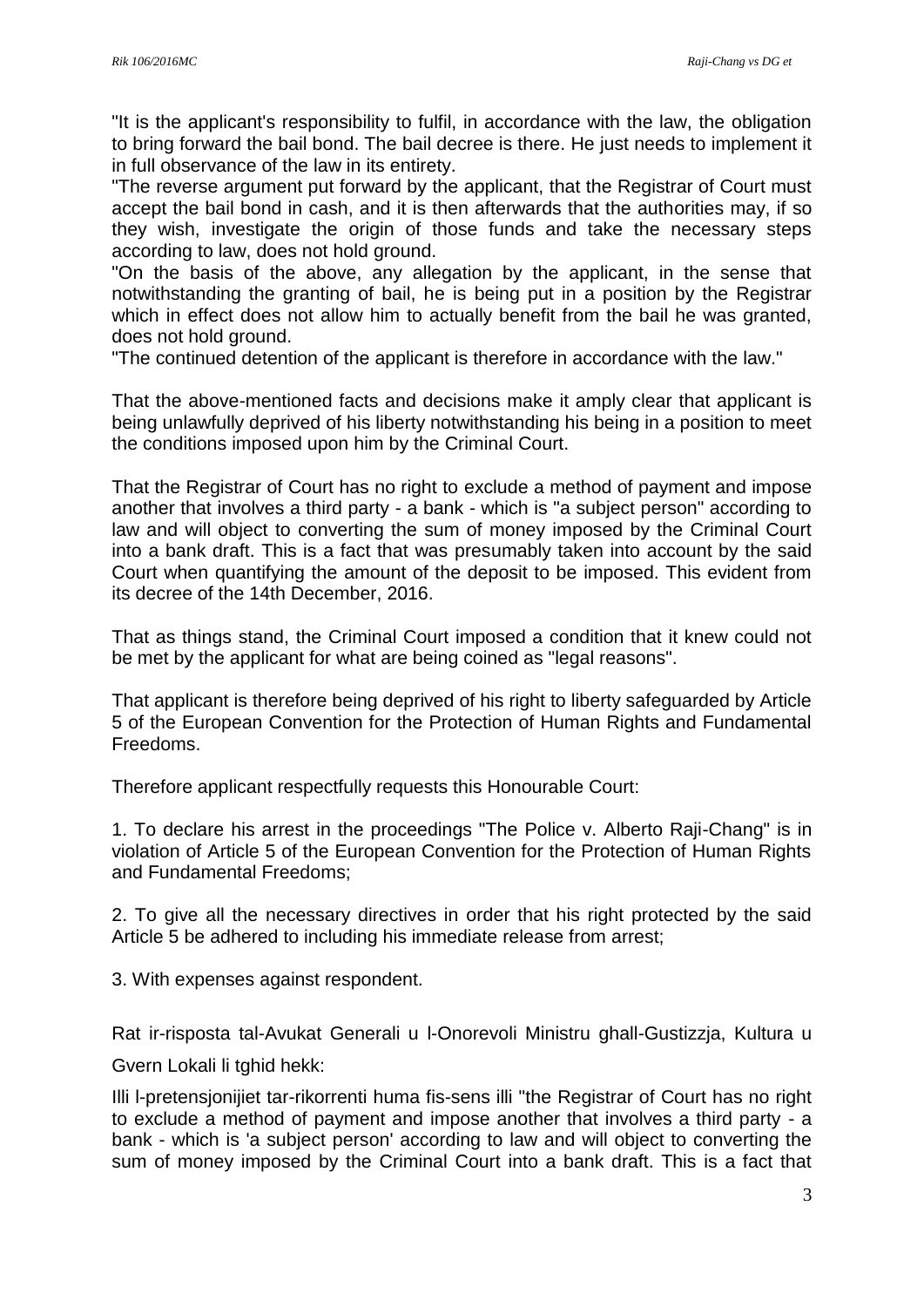was presumably taken into account by the said Court when quantifying the amount of the deposit to be imposed. This is evident from its decree of the  $14^{\text{th}}$  December, 2016. That as things stand, the Criminal Court imposed a condition that it knew could not be met by the applicant for what are being coined as 'legal reasons'". Illi rrikorrenti qieghed jallega li l-arrest tieghu huwa vjolattiv ghall-Artikolu 5 tal-Konvenzjoni Ewropeja u qed jitlob Ii bhala rimedju jinheles mill-arrest b'mod immedjat.

Illi l-esponenti jissottomettu Ii l-pretensjonijiet tar-rikorrenti huma nfondati fil-fatt u fiddritt u dan ghar-ragunijiet segwenti:

1. Illi in linea preliminari, l-esponenti jecepixxu l-irritwalita' tar-rikors promotur stante Ii dan ir-rikors gie prezentat bil-lingwa Ingliza minghajr ma giet segwita l-procedura mahsuba fil-Judicial Proceedings (Use of English Language) Act (Kap. 189 tal-Ligijiet ta' Malta);

2. Illi in linea preliminari wkoll, l-esponenti jissottomettu li l-Ministru tal-Gustizzja, Kultura u Gvem Lokali mhuwiex il-legittimu kontradittur ai termini tal-Artikolu 181B tal-Kodici ta' Organizzazzjoni u Procedura Civili (Kap. 12 tal-Ligijiet ta' Malta);

3. Illi in linea preliminari wkoll, in-nuqqas ta' interess guridiku tar-rikorrenti li jkompli bil-procedura odjerna stante li wara l-intavolar tal-proceduri odjerni l-istess rikorrenti ghamel id-depozitu stabbilit mill-Qorti Rimandanti u l-istess rikorrenti inheles millarrest;

4. Illi minghajr pregudizzju u fil-mertu, l-esponenti jissottomettu li ma jissussisti ebda ksur tal-Artikolu 5 tal-Konvenzjoni Ewropeja. Illi f'dan il-kaz, l-arrest tar-rikorrenti jinkwadra ruhhu perfettament taht il-paragrafu (f) tal-Artikolu 5(1) tal-Konvenzjoni, b'dana li l-arrest tar-rikorrenti sehh stante l-proceduri ta' estradizzjoni quddiem il-Qorti Rimandanti fejn qed jintalab ir-ritom tar-rikorrenti lejn ic-Chile. Illi tali arrest kien wiehed legittmu skont il-qafas legali Ii jipprovdi l-Att dwar l-Estradizzjoni.

Illi bhala fatti johrog mill-atti tal-proceduri tal-Qorti Rimandanti jirrizulta li r-rikorrenti gie mressaq taht arrest fit-8 ta' Dicembru 2016 fi proceduri ta' estradizzjoni u f'liema seduta r-rikorrenti talab u ottjena l-helsien mill-arrest.

L-esponenti jirreferu ghall-awturi stabbiliti f'dan il-kamp Harris, Boyle & Warbrick illi jghallmu illi: 'Detention may be justified by Article 5(1)(f) even though a formal request or an order for extradition has not been issued, provided that enquires have been made, since the enquires amount to 'action' being taken in the sense of that provision. Likewise, detention may be within Article 5(1)(f) even though deportation or extradition does not in fact occur'.

Ghalhekk fil-kaz odjern ghandna kaz li jiggustifika l-arrest u l-privazzjoni tal-liberta tar-rikorrenti abbazi tal-Artikolu 5(1)(f) tal-Konvenzjoni Ewropeja bil-konsegwenza li d-detenzjoni tar-rikorrenti hija wahda gustifikabbli u permissibbIi u dan peress li larrest tar-rikorrenti sar f'kuntest ta' proceduri ta' estradizzjoni kontra tieghu.

5. Illi gialadarba gie stabbilit li l-arrest tar-rikorrenti kien imsejjes skont kif jipprovdi l-Artikolu 5(1)(f) tal-Konvenzjoni, l-esponenti jissottomettu n-nuqqas ta' applikabilita tal-Artikolu 5(3) tal-Konvenzjoni u dan peress li l-Artikolu 5(3) tal-Konvenzjoni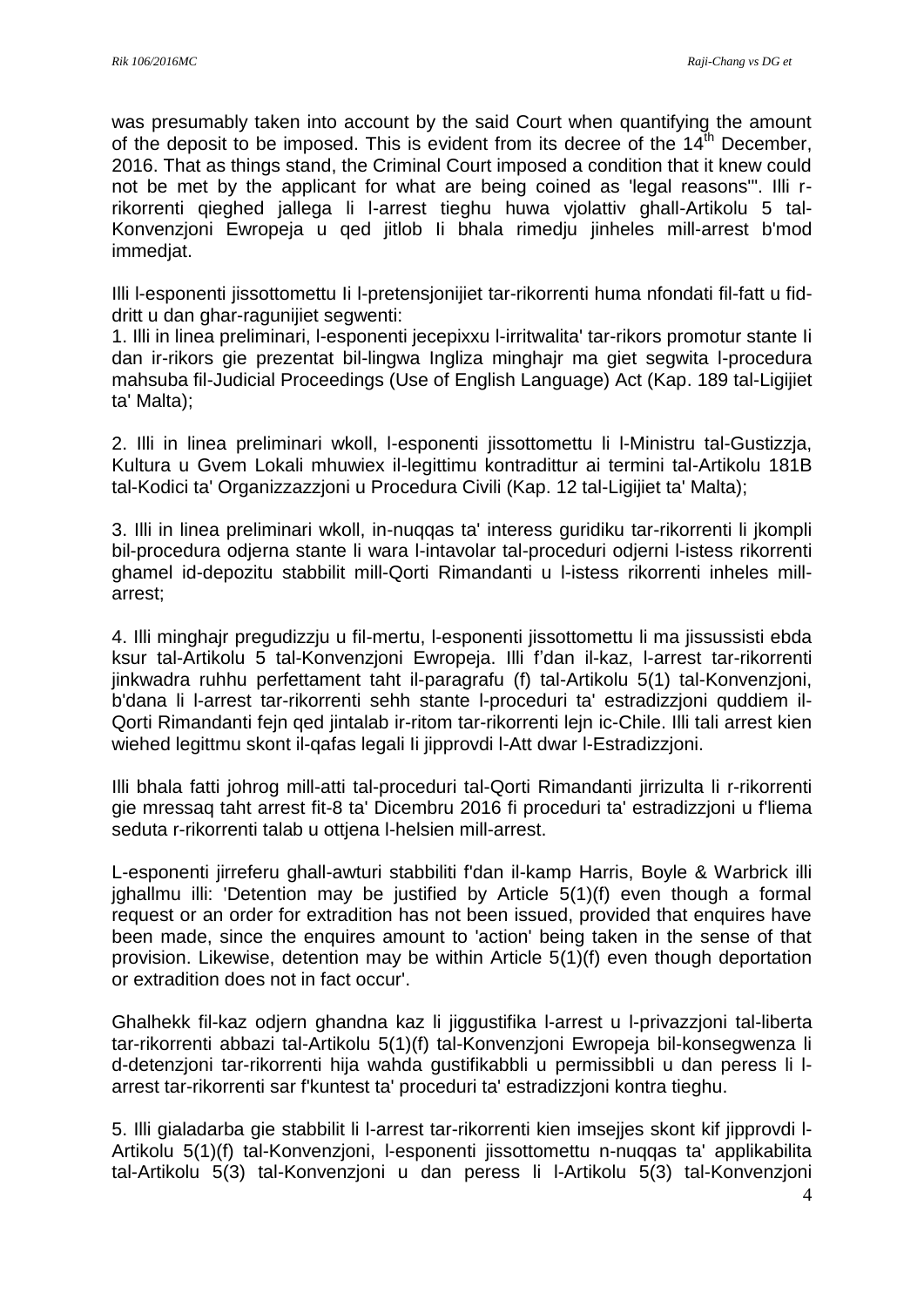japplika jekk id-detenzjoni jew arrest isir fuq suspett ragjonevoli li persuna tkun wettqet reat u cioe jekk id-detenzjoni ssir abbazi tal-Artikolu 5(1)(c) tal-Konvenzjoni. Illi kif diga nghad aktar il fuq id-detenzjoni tar-rikorrenti saret f'kuntest ta' estradizzjoni bil-konsegwenza Ii gialadarba Ii I-arrest tar-rikorrenti sar skont dak Ii jipprovdi I-Artikolu 5(1)(f), I-Artikolu 5(3) tal-Konvenzjoni mhux applikabbli ghall-kaz odjern. Illi ghalhekk fil-kuntest ta' estradizzjoni, ir-rikorrenti ma jistax jillamenta millkundizzjonijiet taI-helsien mill-arrest maghmula mill-Qorti Rimandanti u dan stante nnuqqas ta' applikabbiIita tal-Artikolu 5(3) tal-Konvenzjoni Ewropeja fil-kuntest ta' estradizzjoni.

6. Illi minghajr pregudizzju ghas-suespost, jekk dina I-Onorabbli Qorti thoss Ii ghandha tezamina jekk il-kontinwazzjoni tad-detenzjoni tar-rikorrenti hijiex wahda gustifikata u permissibbli fil-qafas tal-Artikolu 5(3) tal-Konvenzjoni, I-esponenti jissottomettu Ii mill-atti processwali jirrizulta Ii l-proceduri ta' estradizzjoni tarrikorrenti qed jinstemghu b'eccellerita u speditezza. In fatti mill-atti jirrizulta Ii rrikrrenti ttella' b'arrest minnufih quddiem iI-Qorti taI-Magistrati fil-gurnata tat-8 ta' Dicembru 2016 u cioe ftit tas-sieghat wara Ii gie arrestat u dan bi tharis taI-ewwel parti tal-Artikolu 5(3) tal-Konvenzjoni.

Illi meta deher quddiem iI-Qorti tal-Magistrati (Malta) ir-rikorrenti ghamel taIba ghallhelsien mill-arrest (bail) Iiema taIba fic-cirkostanzi ntlaqghat b'numru ta' kundizzjonijiet u r-rikorrenti inheles mill-arrest. Eventwalment l-kundizzjonijiet taIhelsien mill-arrest gew modifikati mill-Qorti fejn I-ammont ta' depozitu gie rivedut. Illi sakemm ir-rikorrenti ghamel tali depozitu, il-beneficcju taI-helsien mill-arrest tnehha. Illi certament Ii I-prassi adottata mir-Registratur taI-Qorti Ii huwa ma jaccettax depoziti fi flus kontanti ta' aktar minn EUR11,500 hija prassi msejsa fuq irregolamenti dwar il-hasil ta' flus. Ghalhekk huwa ghal kollox Iegittimu Ii r-Registratur jirrikjedi li d-depoziti Ii jeccedu EUR11,500 jsiru permezz ta' bank draft u dan sabiex jigu mharsa l-Iigijiet u r-regolamenti dwar iI-hasil tal-flus.

Illi ghalhekk ma jistax jinghad li I-kontinwazzjoni tal-arrest tar-rikorrenti kien b'xi mod kappriccjuz jew arbitrarju.

Ghaldaqstant, thares minn fejn thares dan kollu ghandu jwassal IiI dina l-Onorabbli Qorti biex tiddikjara li r-rikorrent certament li ma garrabx I-ebda vjolazzjoni tad-dritt tieghu protett permezz tal-Artikolu 5 tal-Konvenzjoni.

7. Illi jsegwi ghalhekk Ii t-talbiet tar-rikorrenti ghandhom jigu michuda.

8. Salv eccezzjonijiet ulterjuri.

9. Bl-ispejjez.

Rat ir-risposta tad-Direttur Generali (Qrati) u Registratur Qrati u Tribunali Kriminali li tghid hekk:

1. Illi t-talbiet tar-rikorrenti huma infondati fil-fatt u fid-dritt inter alia minhabba ssegwenti ragunijiet: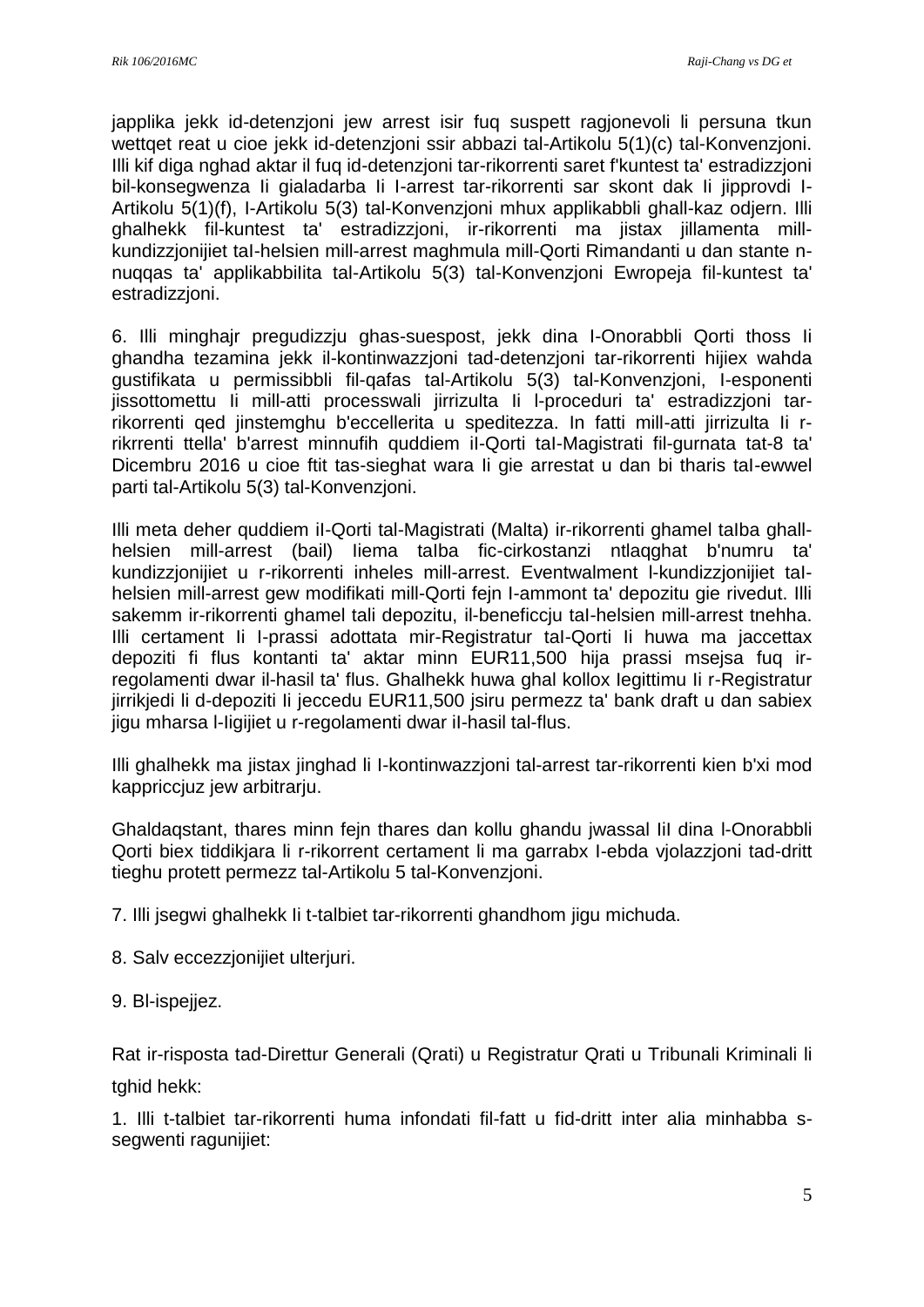2. Illi in linea preliminari, I-esponenti jecepixxu I-irritwalita tar-rikors promotur stante Ii dan ir-rikors gie prezentat bil-lingwa Ingliza minghajr ma giet segwita I-procedura mahsuba fil-Judicial Proceedings (Use of English Language) Act (Kap. 189 tal-Ligijiet ta'Malta);

3. Illi in linea preliminari wkoll, I-esponenti jissottomettu Ii I-eccipjenti Direttur Generali (Qrati) u Registratur Qrati u Tribunali Kriminali mhumiex il-Iegittimi kontraditturi ghal din il-kawza u kwindi ghandhom jigu lliberati mill-osservanza talgudizzju;

4. Illi in linea preliminari wkoll, in-nuqqas ta' interess guridiku tar-rikorrenti Ii jkompli bil-procedura odjerna stante Ii I-mertu huwa Ilum ezawrit billi r-rikorrenti ghamel iddepozitu mitlub u nheles mill-arrest;

5. llli fil-meritu I-eccipjenti jirrilevaw illi ma kien hemm ebda ksur kif lamentat mirrikorrenti u kwindi t-talbiet tar-rikorrenti huma nfondati fil-fatt u fid-dritt.

6. Illi I-prassi adottata mir-Registratur tal-Qorti Ii ma jaccettax depoziti fi flus kontanti aktar minn EUR11,500 hija prassi msejsa fuq ir-regolamenti dwar il-hasil ta' flus u kwindi huwa ghal kollox legittimu Ii I-istess Registratur jirrikjedi Ii d-depoziti Ii jeccedu EUR11,500 jsiru permezz ta' bank draft u dan sabiex jigu mharsa l-ligijiet u rregolamenti dwar iI-hasil tal-flus. Dan il-punt gja kkonfermat mill-Qorti tal-Magistrati (Malta) fid-decizjoni taghha tal-15/12/16 per Mag I. Farrugia. Ghalhekk ghandu jirrizulta illi I-punt in dibattitu gja gie trattat u deciz mill-Qorti.

7. IIli ghalhekk it-talbiet attrici huma nfondati fil-fatt u fid-dritt.

8. Salvi, jekk ikun il-kaz, eccezzjonijiet ossia risposti ulterjuri.

Ghaldaqstant I-esponenti jitlob bir-rispett illi dina I-Onorabbli Qorti joghgobha tichad in toto t-talbiet tar-rikorrenti bl-spejjez kontra I-stess rikorrenti.

Illi b'verbal datat 30 ta' Jannar 2017, in kwantu ghall-ewwel eccezzjoni, il-Qorti ordnat li l-proceduri jinstemghu bil-lingwa Ingliza salv ghal verbali u s-sentenza tal-Qorti.

Id-difensur tar-rikorrent issottometta li fil-mori tal-proceduri nghata r-rilaxx mill-arrest u ghalkemm ma ghandux interess aktar fit-tieni talba tieghu, xorta sehhet l-allegata vjolazzjoni tad-dritt tieghu sancit mill-artikolu 5 tal-Konvenzjoni u talab li l-kawza titkompla n-kwantu ghall-ewwel talba.

Rat l-atti u n-noti ta' sottomissjonijiet prezentati;

Rat li l-kawza thalliet ghas-sentenza.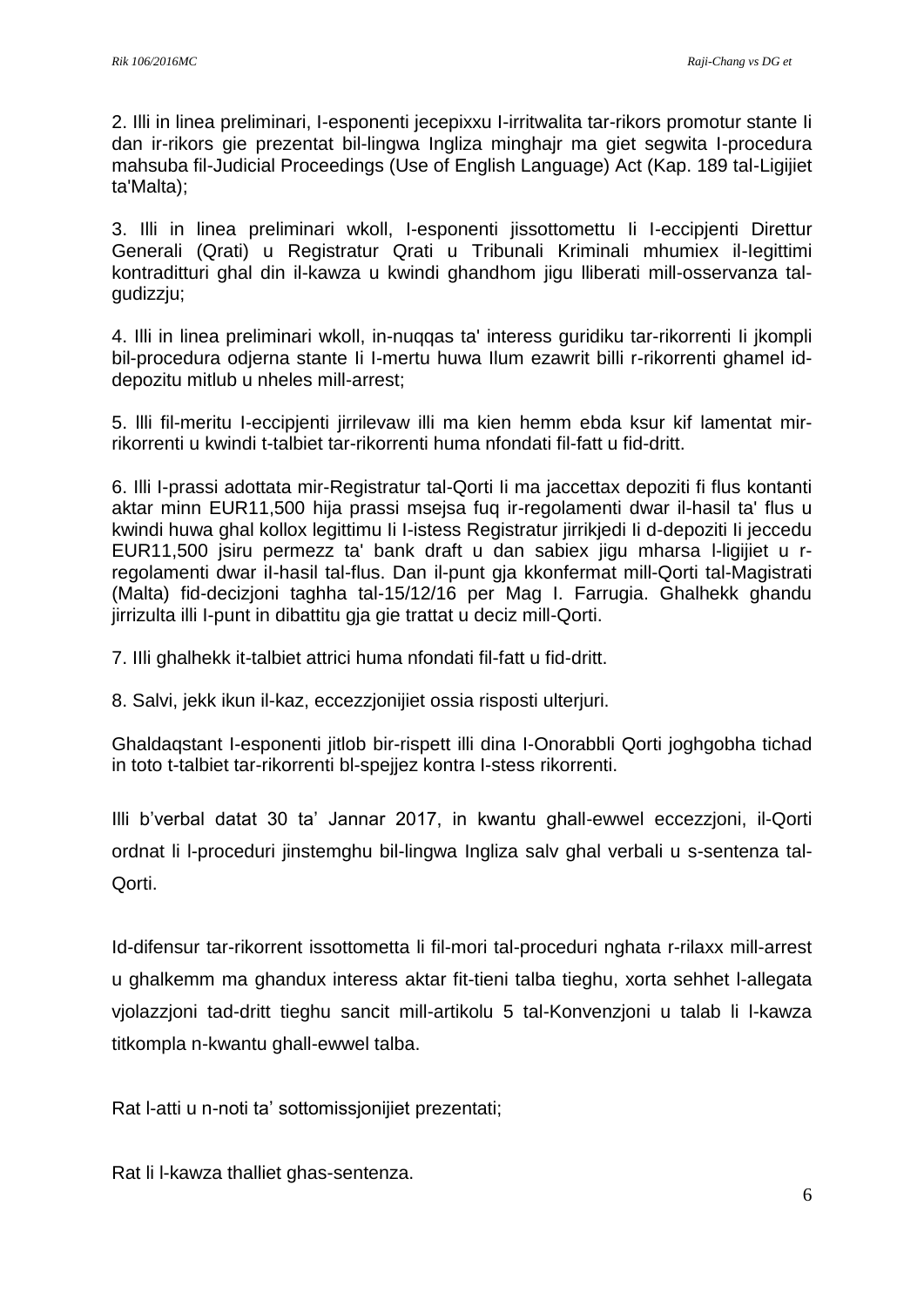#### **Ikkunsidrat**

#### **Interess guridiku**

Illi in linea preliminari l-intimati qed jeccepixxu n-nuqqas ta' interess guridiku tarrikorrenti li jkompli bil-procedura odjema stante li wara l-intavolar tal-proceduri odjerni l-istess rikorrenti ghamel id-depozitu stabbilit mill-Qorti rdimandanti u l-istess rikorrenti inheles mill-arrest.

L-element tal-interess guridiku huwa marbut mal-kuncett ta' vittma fil-kuntest ta' kawzi ghat-tfittxija ta' drittijiet u libertajiet fundamentali tal-bniedem. Il-Qorti ta' Strasbourg interpretat "the concept of "victim" autonomously and irrespective of domestic concepts such as those concerning an interest or capacity to act (ara **Sanles Sanles vs Spain**, no. 48335/99, ECHR 2000-XI u **Micallef vs Malta**). Bazikament "the word 'victim' entails the presence of some link between the violation and the claimant".

Fil-kaz in ezami mhux kontestat li r-rikorrent gie rilaxxjat wara li hallas id-depozitu u fil-fatt ma baqax detenut u effettivament irtira t-tieni talba tieghu f'dawn il-proceduri. Izda hu xorta wahda qed jinsisti li jigi dikjarat illi l-arrest kontinwat tieghu sakemm effetivament inheles kien bi ksur tal-artikolu 5 tal-Konvenzjoni Ewropeja ghall-Protezzjoni Dwar id-Drittijiet tal-Bniedem. Hu jikkontendi li ghamel sbatax il-gurnata karcerat billi r-Registratur tal-Qorti ma accettax l-pagament cash tad-depozitu li hu kien lest jaghmel. Ghalhekk f'dawk is-sbatax il-gurnata nkisrulu d-drittijiet fundamentali tieghu.

Illi fil-fehma tal-Qorti r-rikorrent ghandu interess guridiku li jkompli b'dina l-kawza billi huwa ghandu l-vesti ta' vittima u l-Qorti trid tiddeciedi jekk fil-fatt inkisrux id-drittijiet fundamentali tar-rikorrent fiz-zmien imsemmi mir-rikorrent.

### **Legittimu kontradittur**

Illi in linea preliminari wkoll, l-eccipjenti Direttur Generali (Qrati); Registratur Qrati u Tribunali Kriminali u l-Ministru tal-Gustizzja, Kultura u Gvem Lokali ssottomettew li ai termini tal-artikolu 181B tal-Kodici ta' Organizzazzjoni u Procedura Civili (Kap. 12 tal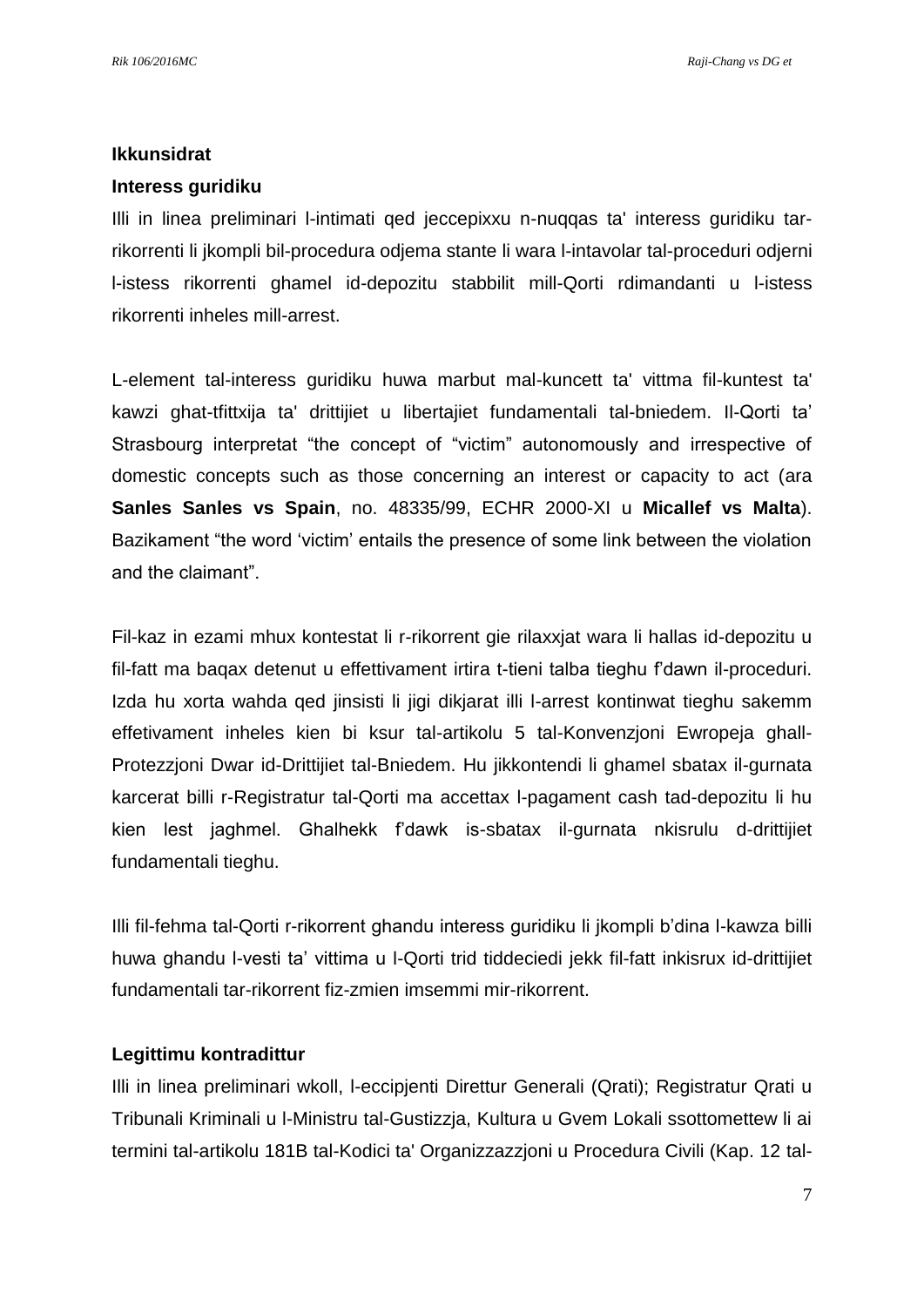Ligijiet ta' Malta) huma mhumiex il-legittimi kontraditturi ghal din il-kawza u kwindi ghandom jigu liberati mill-osservanza tal-gudizzju.

Illi l-Avukat Generali ma ressaq ebda eccezzjoni li hu mhuiex il-legittimu kontradittur. Ghalhekk huwa gie korrettement imharrek.

Dwar l-intimati l-ohra l-Qorti tqis li l-kwestjoni ta' min ghandu jwiegeb ghal ksur ta' jedd fondamentali tintrabat mal-ghamla tal-ksur allegat u wkoll mar-rimedju li jista' jinghata.

Skond l-artikolu 181B.(1) il-Gvern ghandu jkun rapprezentat fl-atti u fl-azzjonijiet gudizzjarji mill-kap tad-dipartiment tal-gvern li jkun inkarigat fil-materja in kwistjoni u, fejn dan ma japplikax, sussidjarjament fil-persuna taI-Avukat Generali, li dejjem u f'kull kaz irid jigi notifikat bl-atti gudizzjarji li jitressqu kontra l-Gvern.

Fir-rigward tal-Ministru ma hemmx dubju li ma kellux ghalfejn jigi citat ladarba li l-ligi tispecifika li ghandu jigi citat il-Kap tad-Dipartiment koncernat. Ghalhekk huwa ghandu jigi liberat mill-osservanza tal-gudizzju.

Mir-rikors promotorju u mill-assjem tal-provi jirrizulta li r-rikorrent qieghed iressaq lilment tieghu direttament kontra l-intimati, Direttur Generali (Qrati) u Registratur Qrati u Tribunali Kriminali billi huma rrifjutaw li jaccettaw id-depozitu li huwa ried jaghmel u minhabba hekk ghamel sbatax il-gurnata il-habs.

L-intimati imsemmija jirrapprezentaw lill Gvern fil-kwistjonijiet li jirrigwardaw landament ordinarju tal-amministrazzjoni pubblika inerenti fid-Dipartiment tal-Qorti u ghalhekk il-kwistjoni prezenti tidhol fil-mansjonijiet taghhom.

Illi ghalhekk fid-dawl tal-artikolu 181B tal-Kap. 12 u l-insenjament gurisprudenzali in materja l-eccezzjoni ta' dawn l-ahhar l-intimati mhux se tigi milqugha.

## **Proceduri ta' estradizzjoni**

Fl-ewwel talba tieghu r-rikorrent qed jitlob li dina l-Qorti tiddikjara illi l-arrest tieghu filproceduri "The Police vs Alberto Raji-Chang" hija bi ksur ta' l-artikolu 5 tal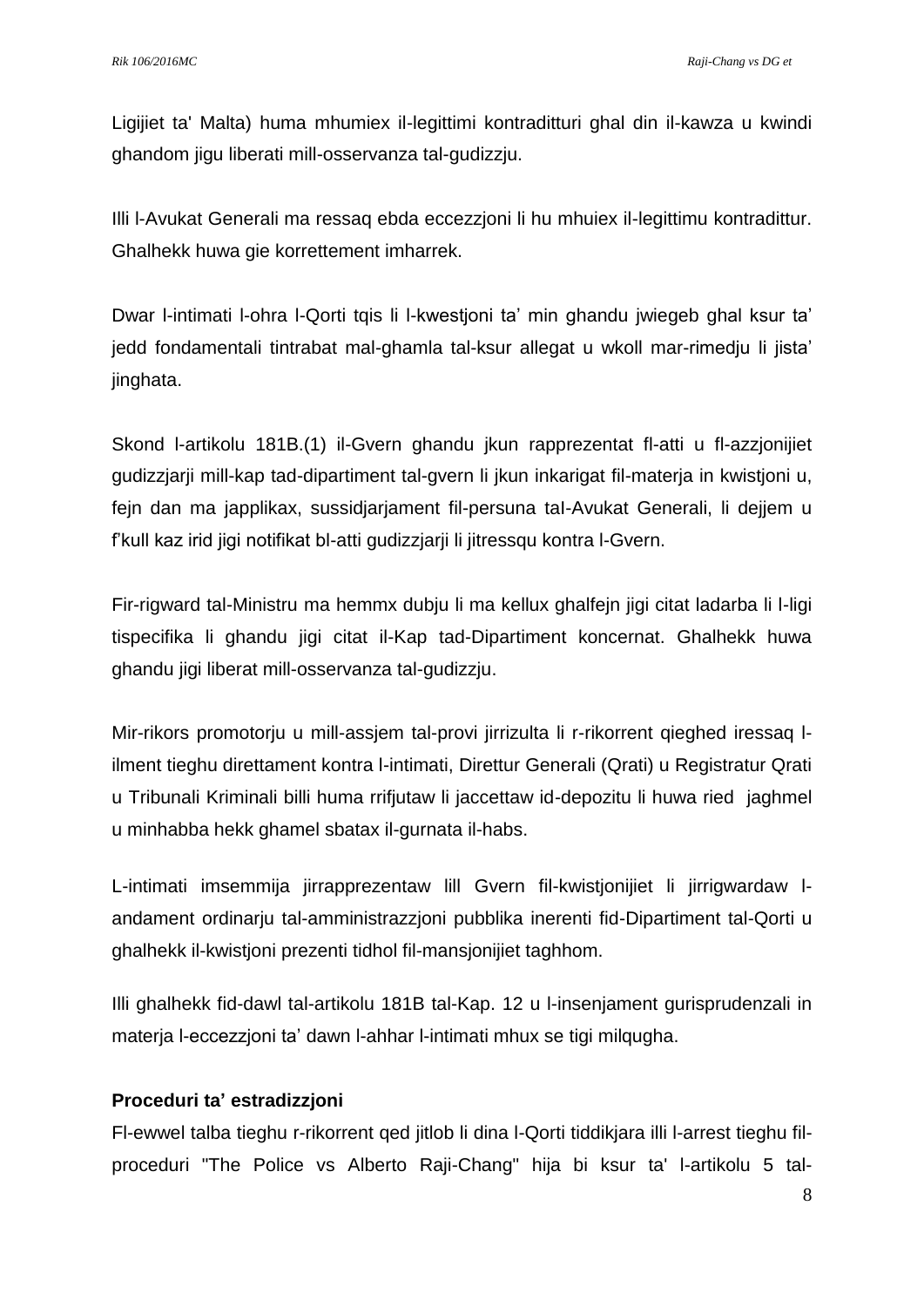Konvenzjoni Ewropeja ghall-Protezzjoni Dwar id-Drittijiet tal-Bniedem. Ir-rikorrent ma jispecifikax taht liema sub-artikolu ta' dana l-artikolu huwa qed jivoka dan lartikolu.

L-intimati wiegbu li f`dan il-kaz, l-arrest tar-rikorrenti jinkwadra ruhhu taht il-paragrafu (f) tal-artikolu 5(1) tal-Konvenzjoni, b'dana li l-arrest tar-rikorrenti sehh stante lproceduri ta' estradizzjoni quddiem il-Qorti Rimandanti fejn qed jintalab ir-ritorn tieghu lejn ic-Chile. Illi ghalhekk dana l-arrest irid jigi ezaminat fil-qafas legali li jipprovdi l-Att dwar l-Estradizzjoni.

Illi bhala fatt jirrrizulta mill-atti tal-proceduri li r-rikorrenti gie mressaq taht arrest fit-8 ta' Dicembru 2016 fi proceduri ta' estradizzjoni u f'liema seduta r-rikorrenti talab u ottjena l-helsien mill-arrest (ara fol. 31et seq).

Illi l-art. 5 tal-Konvenzjoni fl-ewwel (1) subinciz jaqra hekk:-

Kulhadd ghandu d-dritt ghal-liberta u ghas-sigurta tal-persuna.

Dan l-artikolu jipprotegi d-dritt ghal-liberta tal-individwu kontra l-interferenza arbitrarja tal- Istat, izda fl-istess waqt jirrikonoxxi li jezistu cirkostanzi li jimmeritaw deroga ghal dan id-dritt. Fil-fatt dana l-artikolu jkompli billi jipprovvdi li:

Hadd ma ghandu jigi ipprivat mil-liberta tieghu hlief fil-kazijiet li gejjin u skond il-procedura preskritta bil-ligi :

Fosthom l-artikolu 5(f) tal-Konvenzjoni Ewropea jipprovdi li persuna tista' tigi mcahhda mil-liberta' personali taghha fil-kaz li:

L-arrest jew id-detenzjoni skond il-ligi ta' persuna biex jigi evitat li tidhol minghajr awtorita fil-pajjiz jew ta' persuna li kontra taghha tkun qed issir kawza ghad-deportazzjoni jew ghall-estradizzjoni.

Id-disposizzjoni konvenzjonali kontenuta fil-paragrafu (f) hija eccezzjoni ghar-regola generali kontenuta fl-artikolu 5(1).

Fil-kaz in ezami d-detenzjoni tar-rikorrent kienet tinkwadra ruhha taht wahda milleccezzjonijiet li tipprovdi ghalihom it-tieni parti tas-subinciz (1)(f) tal-artikolu 5 tal-Konvenzjoni.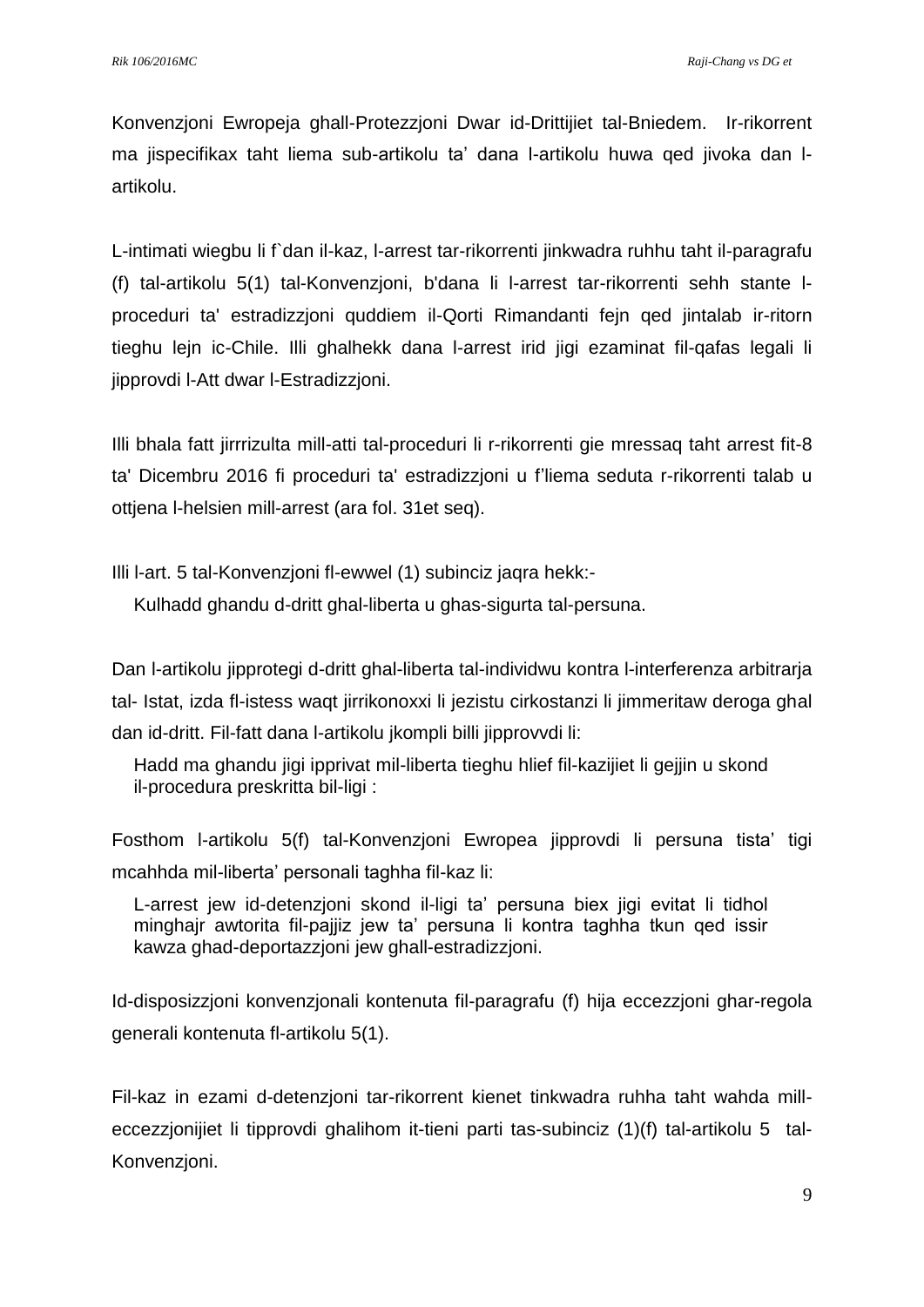L-intimati pero jissottomettu li gialadarba gie stabbilit li l-arrest tar-rikorrenti kien imsejjes skont kif jipprovdi l-artikolu 5(1)(f) tal-Konvenzjoni, ghalhekk ma japplikax lartikolu 5(3) tal-Konvenzjoni u dan peress li l-artikolu 5(3) tal-Konvenzjoni japplika jekk id-detenzjoni jew arrest isir fuq suspett ragjonevoli li persuna tkun wettqet reat u cioe jekk id-detenzjoni ssir abbazi tal-artikoIu 5(1)(c) tal-Konvenzjoni. Ghalhekk, skond l-intimati, fil-kuntest ta' estradizzjoni, ir-rikorrenti ma jistax jillamenta millkundizzjonijiet tal-helsien mill-arrest stante li l-artikolu 5(3) tal-Konvenzjoni Ewropeja ma japplikax fil-kuntest ta' estradizzjoni.

L-artikolu 5(1)(c) jghid hekk:-

L-arrest jew detenzjoni skond il-ligi ta' persuna effettwata sabiex tigi migjuba quddiem l-awtorita legali kompetenti fuq suspett ragonevoli li tkun ikommettiet reat jew meta jkun meqjus ragonevolment mehtieg biex jigi evitat li tikkommetti reat jew li tahrab wara li tkun ghamlet reat.

It-tielet (3) subinciz jipprovvdi li:-

Kull min ikun arrestat jew detenut skond id-disposizzjonijiet tal-paragrafu (1)(c) ta' dan l-Artikolu ghandu jingieb minnufih quddiem imhallef jew funzjonarju iehor awtorizzat b`ligi biex jezercita setgha gudizzjarja u jkollu dritt ghal proceduri fi zmien ragonevoli jew ghal helsien waqt pendenza talproceduri.

Il-helsien jista' jkun taht kundizzjoni ta' garanziji biex jidher ghall-proceduri.

Kif jinghad fil-ktieb, "Theory and Practice of the European Convention on Human

Rights" ta' **Van Dijk, Van Hoof, Van Rijn u Zwaak** (4<sup>th</sup> Edit 2006 p 481):

Article 5 Paragraph 1 under (f) does not require that the detention of a person against whom action is being taken with a view to deportation or extradition must be reasonably considered necessary, for example to prevent his committing an offence or fleeing.

In this respect article 5(1) under (f) provides a lower level of protection than article 5 Paragraph 1 under (c): all that is required under (f) is that action is being taken with a view to deportation or extradition.

Dan, ovvjament, ma jfissirx li persuna tista' tinzamm arrestata indefinittivament sakemm jigu decizi l-proceduri relattivi fil-konfront taghha. L-istess awturi jghidu dan fil-kuntest tal-kontinwazzjoni tad-detenzjoni (op cit p 482):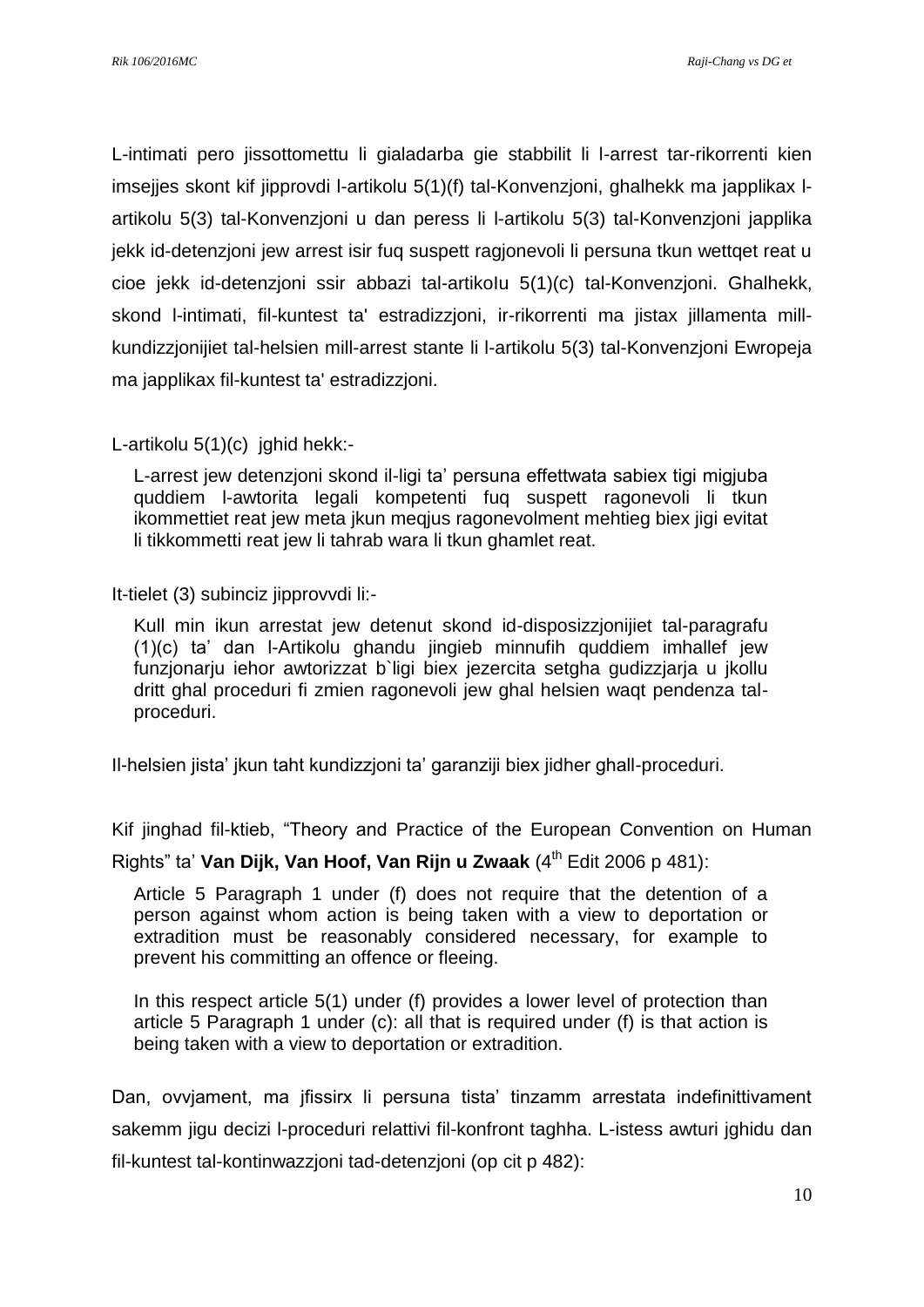Thus, although the duration of detention is only mentioned in paragraph 3 of Article 5 and this provision refers only to detentions under paragraph 1(c), the Court stipulates that the period of detention may not exceed a reasonable time. The reasonableness of the length of detention has to be assessed in each individual case.

Illi fil-kaz in ezami r-rikorrent qed jitlob li dina l-Qorti tiddikjara illi l-arrest tieghu filproceduri "The Police vs Alberto Raji-Chang" hija bi ksur tal-artikolu 5 tal-Konvenzjoni Ewropea ghall-Protezzjoni Dwar id-Drittijiet tal-Bniedem. Huwa minnu li l-proceduri li hemm kontra r-rikorrent huma fil-qafas tal-proceduri tal-estradizzjoni, izda r-rikorrent qed jilmenta mhux minhabba it-tul tal-proceduri ta' estradizzjoni, imma billi ghamel sbatax il-guranta l-habs sakemm inghata bail effettiv u huwa jsostni li dan mhux gustifikat taht l-artikolu 5(3) tal-Konvenzjoni.

### **Konsiderazzjonijiet tal-Qorti**

L-esponent issottometta li r-Registratur tal-Qrati ma kienx accetta illi huwa jiddepozita s-somma ta' €98,000 ghax din is-somma kienet in eccess ta' hdax-il elf euro (€11,000) li hu kien lest li jaccetta bhala depozitu in cash. Hu jikkontendi li r-Registratur tal-Qorti ma kellu ebda dritt li jeskludi metodu ta' pagament u li jimponi metodu iehor li jinvolvi terzi persuni - bank - li huwa "a subject person" ai termini talligi tal-money laundering. Ighid li dan presubbilment kien fattur illi l-Qorti qieset meta ffissat l-ammont tad-depozitu li kellu jithallas ghax skond hu l-Qorti Kriminali imponiet kundizzjoni li kienet taf li qatt ma setghet tigi onorata mill-esponent minhabba dak li qed jigi deskritt bhala "legal reasons".

Ir-rikorrent fix-xhieda tieghu jghid li:

He explained to them (lir-Registratur) that as the Banks had frozen his accounts, he could not do that.(li jgib bank draft). They told him that another person can do that for him. So Dr.Mathew Brincat, a friend of his, produced the draft for €98,000 and he was released.He is facing extradition proceedings from Chile for fraud and money laundering because he applied for Maltese Nationality which was accepted after due diligence was performed. Chile has not produced any type of proof against him for fraud or money laundering.

Doris Fenech, Director Criminal Court, testified that when a deposit for bail is made there are forms to be filled and in one of them there is a declaration which has to be made whether the money deposited belongs to the person who is making the deposit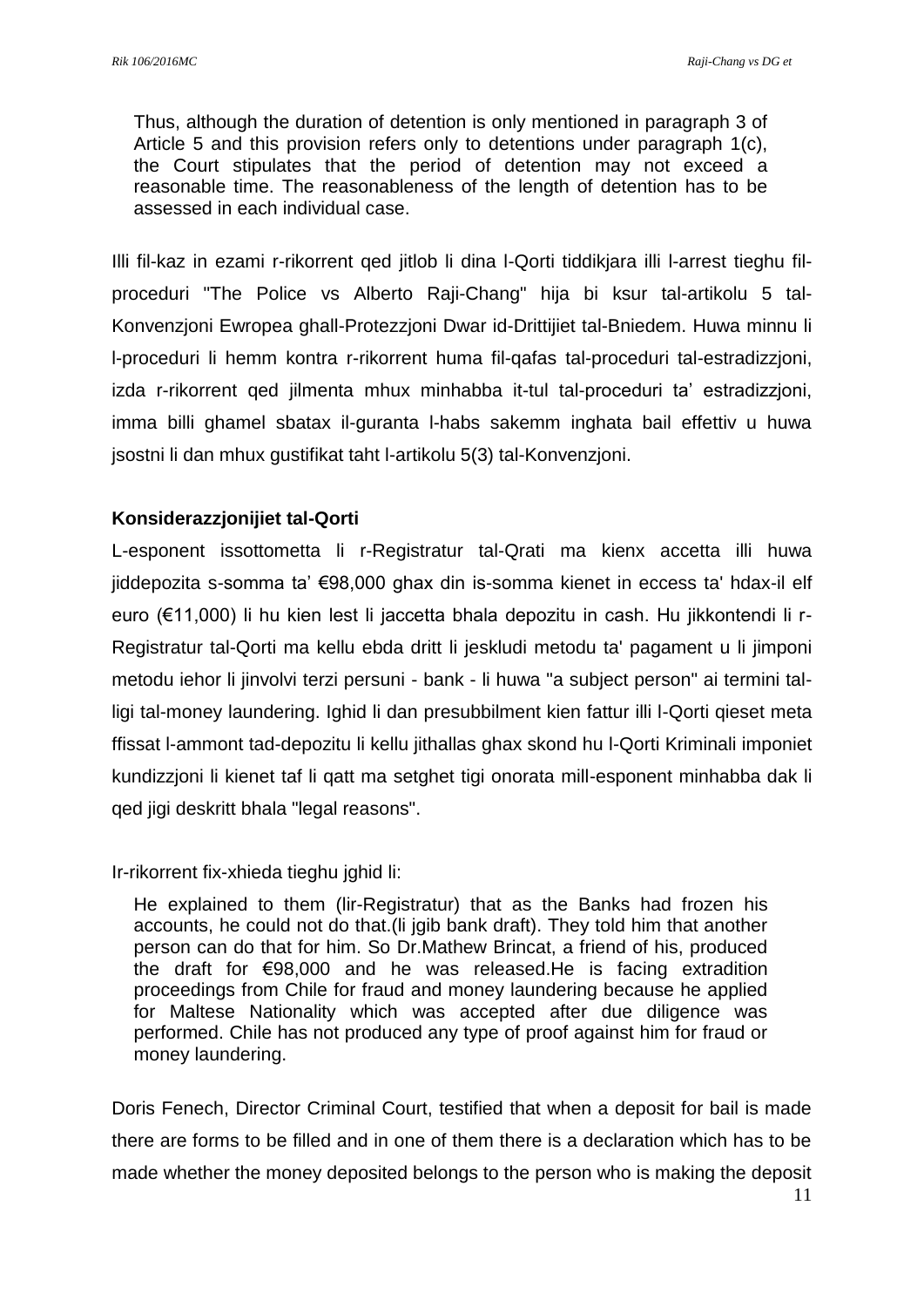*Rik 106/2016MC Raji-Chang vs DG et*

or to someone else. The reason the Registrar does not accept cash over €10,000 is because of money laundering and they follow the procedure as the banks do, and the threshold is almost the same. The deposit was finally made by Dr Mathew Brincat in the form of a cheque (Dok. DF1 u 2 a fol. 103). The Court as such is not bound by money-laundering regulations but they look at these regulations and follow them. The Court is not a subject person of these regulations. It is a policy which they follow because they are not covered and it has been followed for some time even by her predecessor Mr. Joseph Sacco.This was not the first time that they followed this procedure. In this case we were not suspicious because of the big amount of money which was going to be deposited. What raised their suspicions was the consistency of the amount being paid out in cash not the amount that the Court had imposed as bail.The considerable amount of money that was being paid in cash raised the alarm bells.She would have had no problem had the amount been brought as a bank draft.

Ir-rikorrent isostni li huwa kien f'posizzjoni li jottempera ruhu mal-kundizzjonijiet imposti mill-Qorti u ghalhekk in konsegwenza tad-decizjoni arbitrarja tar-Registratur li jiririfjuta li jaccetta depozitu ta' €98,000 in cash, u huwa baqa' jinzamm fi stat ta' arrest illegalment ghal sbatax il-gurnata.

Is-sottomissjoni tar-rikorrent li l-Qorti Kriminali meta imponiet dak id-depozitu kienet taf li huwa qatt ma seta jonora dik l-ordni minhabba "legal reasons" hi asserzjoni gratwita u ma hi sorretta minn ebda prova. Ir-rikorrent stess ighid li ma kinitx problema ghalih li jhallas dak l-ammont. Il-kwistjoni ma kinitx dwar l-ammont tal-bail iffissat mill-Qorti izda l-mod ta' pagament li ried jaghmlu.

Ir-rikorrent jissottometti li r-Registratur tal-Qorti ma kellu ebda dritt li jeskludi metodu ta' pagament (cash) u li jimponi metodu iehor (bank draft) li jinvolvi terzi persuni bank - li huwa "a subject person" ai termini tal-ligi tal-money laundering. Jishaq li r-Registratur mexa fuq "policy" u mhux fuq regolamenti, minhabba "security reasons" relatati maz-zamma u l-iprocessar ta' somom konsiderevoli ta' flus kontanti meta huwa ma kienx "subject person".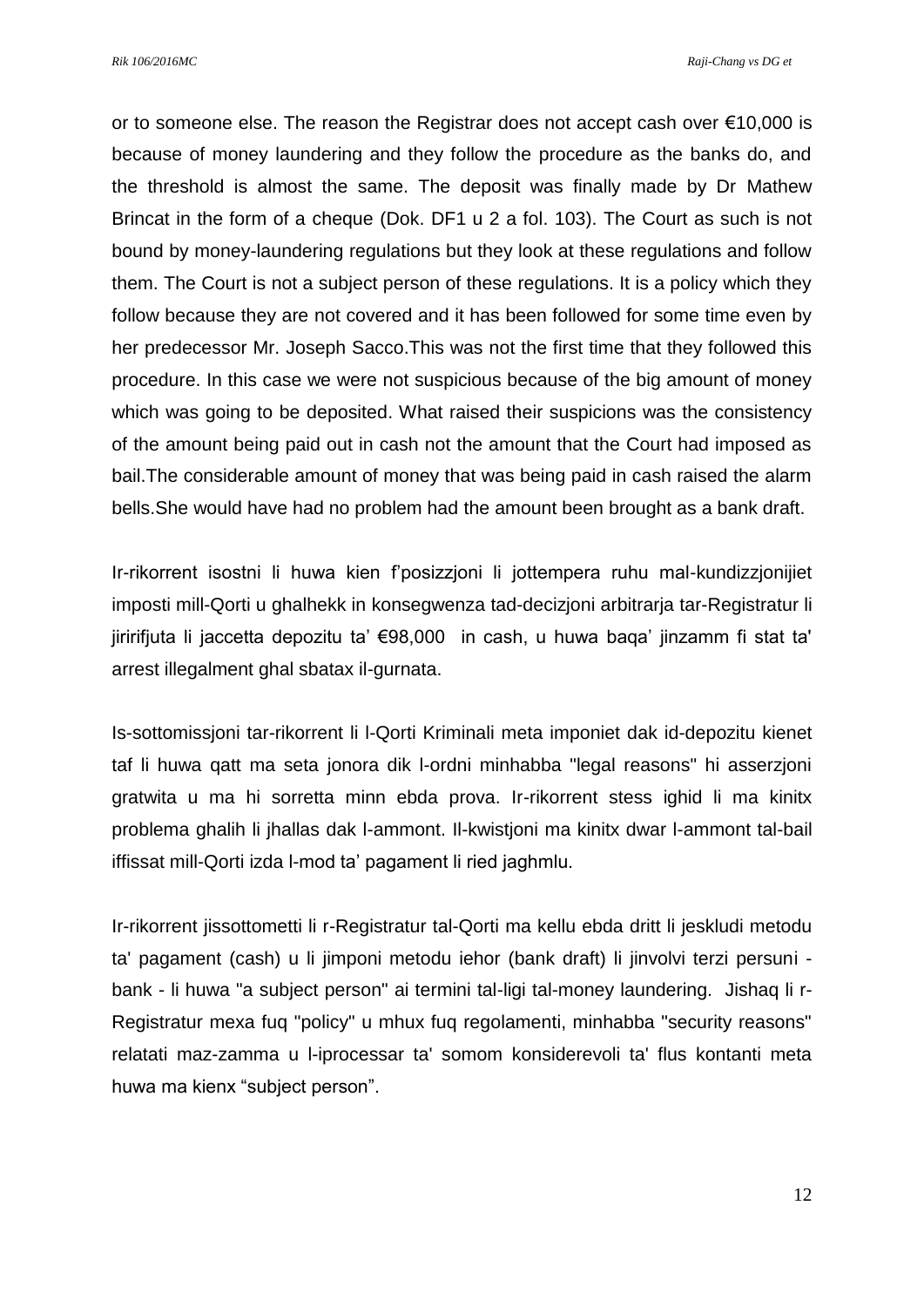*Rik 106/2016MC Raji-Chang vs DG et*

Jibda biex jinghad li fil-proceduri taht l-artikolu 409A tal-Kap. 9 dwar habeas corpus wara li r-rikorrent kien talab ir-rilaxx mid-dentenzjoni, l-istess argumenti tressqu quddiem il-Qorti tal-Magistrati u dik il-Qorti kienet iddecidiet li d-detenzjoni kontinwata tar-rikorrent kienet skond il-ligi u li r-rifjut tar-Registratur li jaccetta depozitu ta' cash fl-ammont ta' €98,000 ma kinitx dezijoni arbitraja imma kienet wahda legittima (ara fol. 63 u fol. 66).

Illi l-policy adottata mir-Registratur tal-Qorti li ma jaccettax depoziti fi flus kontanti ta' aktar minn €11,500 hija prassi msejsa fuq ir-regolamenti dwar il-hasil ta' flus. Ilposizzjoni li r-Registratur jirrikjedi li d-depoziti li jeccedu €11,500 jsiru permezz ta' bank draft hija wahda legittima u intiza biex jitharsu l-ligijiet u r-regolamenti dwar ilhasil tal-flus. Ma jfissirx illi ghaliex l-intimati Registratur u Direttur mhumiex "subject" a fini tal-Money Laundering Act, allura huma bhala istituzzjoni pubblika ma ghandhomx jaraw u jghassu li ma jkunx hemm ksur tal-ligi dwar hasil tal-flus.

L-intimati kienu gustifikati li joqoghdu attenti u jiehdu prekawzjonijiet u mizuri ragjonevoli (li bihom r-rikorrent gie infurmat) biex jaraw minn fejn ammont daqstant kbir ta' flus in kontanti kien gej qabel isir id-depozitu u jitolbu speci ta' certificate of origin tal-flus jew li jitolbu bank draft. Gie anke suggerit lir-rikorrent li jgib terza persuna biex taghmel id-deopzitu ghalih.

Inoltre r-Registratur kien aktar milli gustifikat li jiehu mizuri prekawzjonali meta gie infurmat li l-kontijiet bankarji tar-rikorrenti kienu ffrizati u li kien hemm il-proceduri ta' estradizzjoni fuq allegazzjoni ta' frodi u money laundering.

Jirrizulta li eventwalment kien sar depozitu minn Dr Mathew Brincat, habib tarrikorrent, ghalhekk ma jistax jinghad li s-suggeriment tar-Registratur li terza persuna taghmel id-depozitu ghar-rikorrent kienet xi rikjesta impossibili.

Mhux ragjonevoli da parti tar-rikorrent li jippretendi li r-Registratur jaccetta l-ammont ta' cash offrut b'ghajnejh maghluqa imbaghad wara hu (u mhux ir-rikorrent) jivverifika l-genwinta ta'dawk il-flus. Kieku ghamel hekk imbaghad jekk jirrizultalu xi haga kien ikun tard wisq.